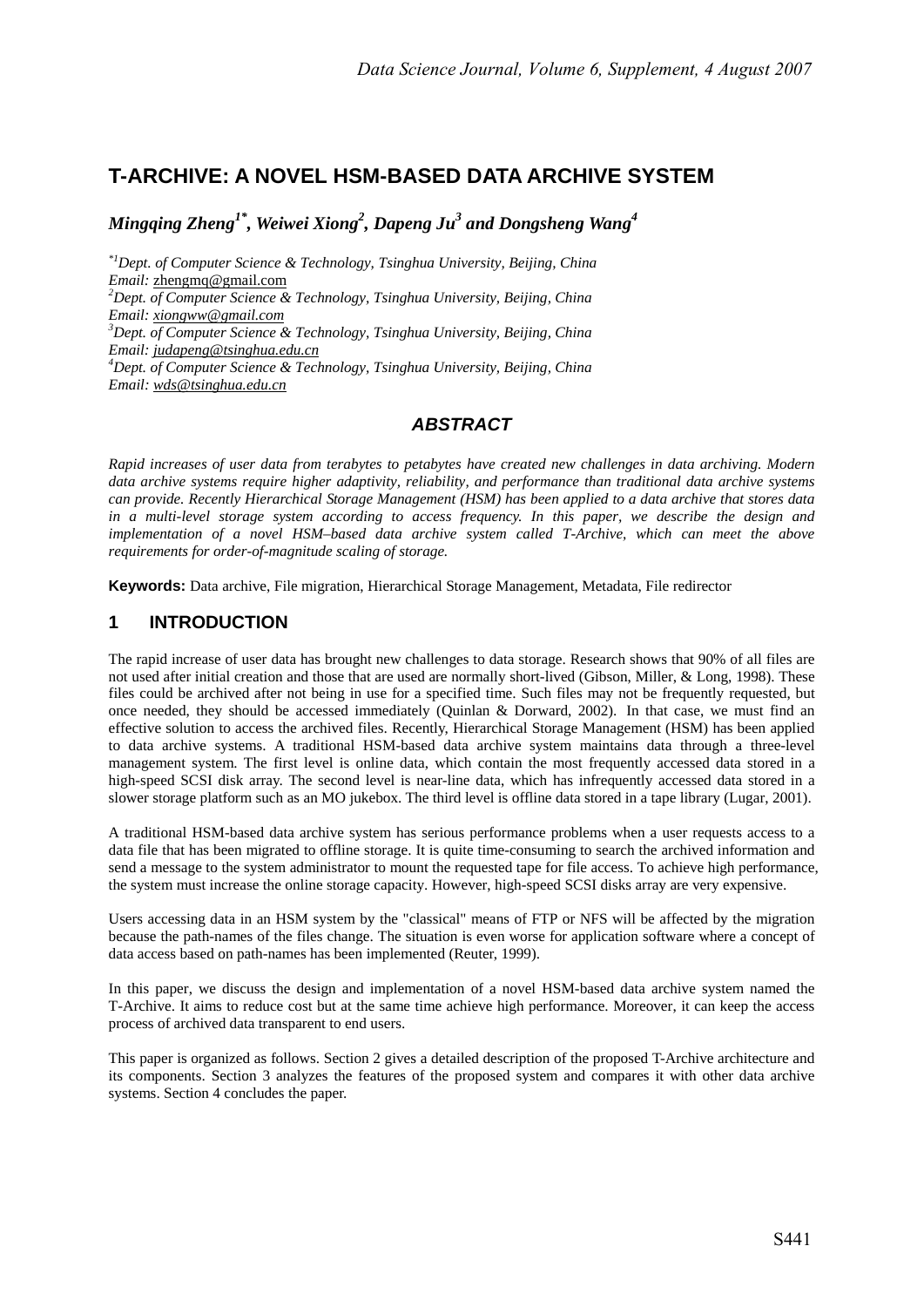# **2 ARCHITECTURE AND COMPONENTS**

### **2.1 ARCHITECTURE**

In the proposed T-Archive, we discard levels two and three of the traditional HSM and subdivide level one, which is online storage, into two sub-levels. As shown in Figure 1, the proposed level one is a high-speed SCSI disk array that stores the most frequently accessed data. A relatively slow and inexpensive SATA or IDE disk array is used as the proposed level two for storing the less frequently accessed data. Compared with the traditional HSM, the T-Archive can store more data in online storage with marginal overhead cost. Thus, higher performance can be achieved with less time-consuming offline data access.



**Figure 1.** Architectural of the T-Archive

# **2.2 COMPONENTS**

As shown in Figure 2, there are three core components in the T-Archive: the Archive Service, the Metadata Server, and the File Redirector. Clients can access data files through HTTP, CIFS, FTP, etc., which are supported by the T-Archive. When a client requests to read/write a data file, the File Redirector will check whether the file has migrated to the slower storage devices and then return the correct file handle to the file system. The Archive Service takes charge of the migration between level one and level two storage devices according to archive policies. The Metadata Server maintains the metadata, which are the file attribute information (e.g. the last access time and the access frequency). The metadata is indispensable for file migration and location.



**Figure 2.** Components of the T-Archive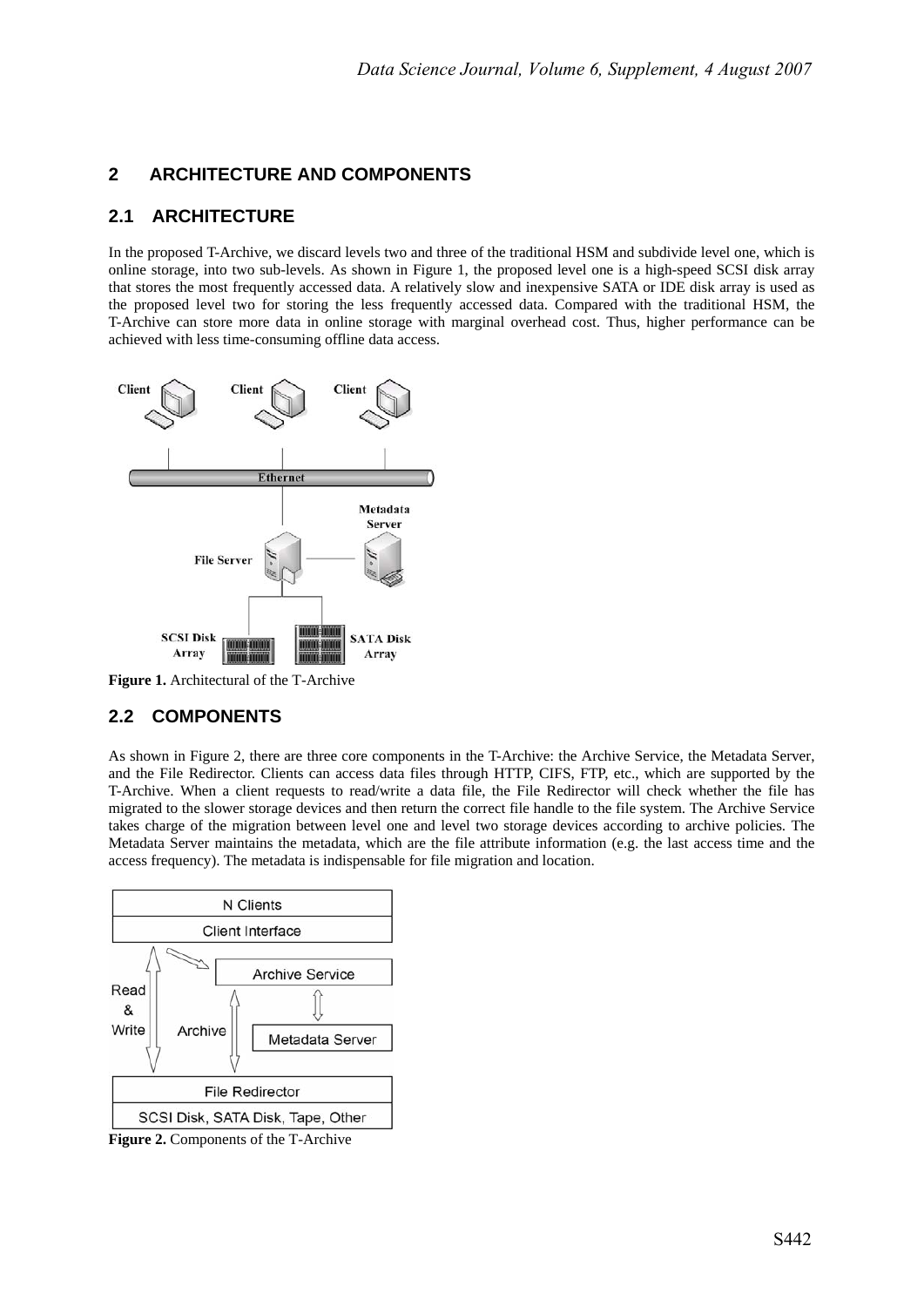#### **2.2.1 Archive Service**

The Archive Service provides a web GUI for the system administrator to configure, monitor, and control the T-Archive system. New storage devices can be added to increase the capacity of level two storage at any time if needed. The Archive Service starts the archive process automatically at a set time. It can also be started manually by the system administrator. All the archive information, such as the migrated files and the time when they are migrated, is recorded into the log file. If there is anything wrong, the system administrator can view the log file to correct the error.

If a file meets the archive requirement, it is migrated from level one storage to level two storage. After it is migrated, a stub file with the same name is created at the original location. The stub file records a flag of the stub file and the true location of the archived file.

#### **2.2.2 Metadata Server**

The Metadata Server stores the metadata information of all data files. The metadata information includes the created time, the last-accessed time, the last-modified time, the access frequencies, and the true file location after migration. The T-Archive provides three access frequency thresholds for archive policy. They are the access frequencies of one month, three months, and one year.

To get accurate data for these three frequencies, we must record all data requests for one year. However, this is inefficient and impractical. As a result, the T-Archive makes use of the following approximate algorithm to calculate the three frequencies.

Assume the everyday accesses are the same in the last n days (n>0); A is the number of times accessed today;  $S_n$  is

the sum of the number of times accessed in the last n days;  $S_n$  is the sum of the number of times accessed in the last n-1 days and today. Then

$$
S_n = S_n - \frac{S_n}{n} + A = \frac{n-1}{n} * S_n + A
$$
\n(1)

To calculate the number of times accessed in the last n days, we only need to record two data points. One is the sum of the times accessed in the last n days and the other is the times accessed today.

#### **2.2.3 File Redirector**

The File Redirector monitors and deals with all I/O requests sent from clients to the file system. Before the file system responds to an I/O request, the File Redirector intercepts it and checks whether the file requested is a stub file. If the file is a stub file, it has been migrated to level two storage. After reading the true location of the file from the stub file, the File Redirector will translate the I/O request to that for the true file and return the real file handle to the file system. Then the file system can read or write the file requested. All of that process is transparent to the client.

### **3 FEATURES AND COMPARISON WITH OTHER DATA ARCHIVE SYSTEMS**

### **3.1 Features**

### **3.1.1 Usability**

To provide better usability, we have added the File Redirector to realize the migration and retrieval of data file and keep the details transparent to clients. Users can use the archive system as easily as using the normal file systems. The system administrator can login into the remote system and use HTTPS protocol to control the system.